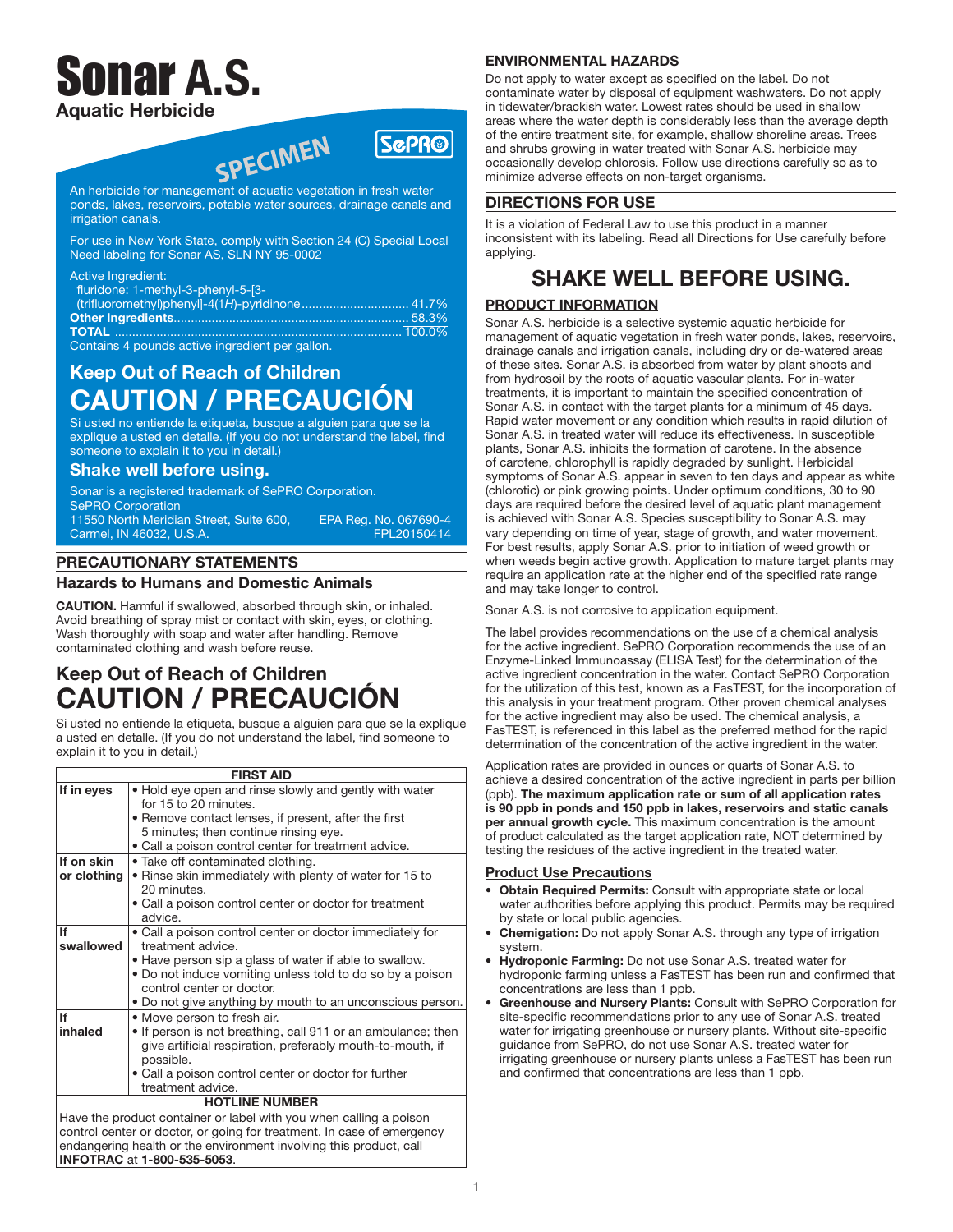#### • Water Use Restrictions Following Applications With Sonar A.S. (Days)

| <b>Application</b><br>Rate                       | Drinking <sup>+</sup> | <b>Fishing</b> | <b>Swimming</b> | Livestock/Pet<br><b>Consumption</b> | Irrigation <sup>++</sup>                |
|--------------------------------------------------|-----------------------|----------------|-----------------|-------------------------------------|-----------------------------------------|
| <b>Maximum</b><br>Rate<br>$(150$ ppb)<br>or less | 0                     |                |                 |                                     | See irrigation<br>instructions<br>below |

† Note below, under *Potable Water Intakes,* the information for application of Sonar A.S. within ¼ mile (1,320 feet) of a functioning potable water intake.

- †† Note below, under *Irrigation*, specific time frames or fluridone residues that provide the widest safety margin for irrigating with fluridone treated water.
- Potable Water Intakes: In lakes and reservoirs or other sources of potable water, do not apply Sonar A.S. at application rates greater than 20 ppb within one-fourth mile (1,320 feet) of any functioning potable water intake. At application rates of 6 - 20 ppb, Sonar A.S. may be applied where functioning potable water intakes are present. NOTE: Existing potable water intakes which are no longer in use, such as those replaced by potable water wells or connections to a municipal water system, are not considered to be functioning potable water intakes.
- **Irrigation:** Irrigation from a Sonar A.S. treated area may result in injury to the irrigated vegetation. Follow these precautions and inform those who irrigate from areas treated with Sonar A.S. of the irrigation time frames or water assay requirements presented in the table below. Follow the following time frames and assay directions to reduce the potential for injury to vegetation irrigated with water treated with Sonar A.S. Greater potential for crop injury occurs where Sonar A.S. treated water is applied to crops grown on low organic and sandy soils.

|                                       | <b>DAYS AFTER APPLICATION</b>           |                                                               |                                                                                                                |  |
|---------------------------------------|-----------------------------------------|---------------------------------------------------------------|----------------------------------------------------------------------------------------------------------------|--|
| <b>Application</b><br><b>Site</b>     | <b>Established</b><br><b>Tree Crops</b> | <b>Established</b><br><b>Row Crops/</b><br><b>Turf/Plants</b> | <b>Newly Seeded Crops/Seedbeds</b><br>or Areas to be Planted Including<br><b>Overseeded Golf Course Greens</b> |  |
| Ponds and<br>Static Canals +          |                                         | 30                                                            | Assay required                                                                                                 |  |
| Canals                                | 7                                       | 14                                                            | Assay required                                                                                                 |  |
| Lakes and<br>Reservoirs <sup>++</sup> |                                         | 14                                                            | Assay required                                                                                                 |  |
| Dry or<br>De-watered<br>Canals $+++$  | 0                                       | 0                                                             | $+++$                                                                                                          |  |

† For purposes of Sonar A.S. labeling, a pond is defined as a body of water 10 acres or less in size. A lake or reservoir is greater than 10 acres.

- †† In lakes and reservoirs where one-half or greater of the body of water is treated, use the pond and static canal irrigation precautions. When applying Sonar A.S. to exposed sediments of aquatic sites such as lakes and reservoirs, follow these time frames prior to using water for irrigation once sites are reflooded.
- ††† When Sonar A.S. is applied to exposed sediments of dry or de-watered canals, allow canals to refill for a minimum of 24 hours before using water for irrigation.

Where the use of Sonar A.S. treated water is desired for irrigating crops prior to the time frames established above, the use of a FasTEST assay is recommended to measure the concentration in the treated water. Where a FasTEST has determined that the concentrations are less than 10 parts per billion, there are no irrigation precautions for irrigating established tree crops, established row crops or turf. For tobacco, tomatoes, peppers or other plants within the Solanaceae Family and newly seeded crops or newly seeded grasses such as overseeded golf course greens, do not use Sonar A.S. treated water if measured fluridone concentrations are greater than 5 ppb. Furthermore, when rotating crops, do not plant members of the Solanaceae family in land that has been previously irrigated with fluridone concentrations in excess of 5 ppb. It is recommended that an aquatic specialist be consulted prior to commencing irrigation of these sites.

#### PLANT CONTROL INFORMATION

Sonar A.S. selectivity is dependent upon dosage, time of year, stage of growth, method of application and water movement. The following categories, controlled, partially controlled, and not controlled are provided to describe expected efficacy under ideal treatment conditions using higher to maximum label rates. Use of lower rates will increase selectivity of some species listed as controlled or partially controlled. Additional

aquatic plants may be controlled, partially controlled, or tolerant to Sonar A.S. Consult an aquatic specialist prior to application of Sonar A.S. to determine a plant's susceptibility to Sonar A.S.

#### NOTE: Algae (chara, nitella, and filamentous species) are not controlled by Sonar A.S.

#### Vascular Aquatic Plants Controlled by Sonar A.S.:

#### Submersed Plants:

bladderwort (*Utricularia* spp.) common coontail (*Ceratophyllum demersum*) common elodea (*Elodea canadensis*) egeria, Brazilian elodea (*Egeria densa*) fanwort, cabomba (*Cabomba caroliniana*) hydrilla (*Hydrilla verticillata*) naiad (*Najas* spp.) pondweed (*Potamogeton* spp., except Illinois pondweed) watermilfoil (*Myriophyllum* spp., except variable-leaf milfoil)

#### Emersed Plants:

spatterdock (*Nuphar luteum*) water-lily (*Nymphaea* spp.)

### Floating Plants:

common duckweed (*Lemna minor*)

#### Shoreline Grasses:

paragrass (*Urochloa mutica*)

#### Vascular Aquatic Plants Partially Controlled by Sonar A.S.:

#### Submersed Plants:

Illinois pondweed (*Potamogeton illinoensis*) limnophila (*Limnophila sessiliflora*) tapegrass, American eelgrass (*Vallisneria americana*) watermilfoil-variable-leaf milfoil (*Myriophyllum heterophyllum*)

#### Emersed Plants:

alligatorweed (*Alternanthera philoxeroides*) American lotus (*Nelumbo lutea*) cattail (*Typha* spp.) creeping waterprimrose (*Ludwigia peploides*) parrotfeather (*Myriophyllum aquaticum*) smartweed (*Polygonum* spp.) spikerush (*Eleocharis* spp.) waterpurslane (*Ludwigia palustris*) watershield (*Brasenia schreberi*)

#### Floating Plants:

common watermeal (*Wolffia columbiana*)† salvinia (*Salvinia* spp.)

#### Shoreline Grasses:

barnyardgrass (*Echinochloa crusgalli*) giant cutgrass (*Zizaniopsis miliacea*) reed canarygrass (Philaris arundinaceae) southern watergrass (*Hydrochloa caroliniensis*) torpedograss (*Panicum repens*)

† Partial control only with Sonar A.S. applied at the maximum labeled rate.

#### Vascular Aquatic Plants Not Controlled by Sonar A.S.:

#### Emersed Plants:

American frogbit (*Limnobium spongia*) arrowhead (*Sagittaria* spp.) bacopa (Bacopa spp.) big floatingheart, banana lily (*Nymphoides aquatica*) bulrush (*Scirpus* spp.) floating waterhyacinth (*Eichhornia crassipes*) pickerelweed, lanceleaf (Pontederia spp.) rush (*Juncus* spp.) water pennywort (*Hydrocotyle umbellata*)

#### Floating Plants:

waterlettuce (*Pistia stratiotes*)

#### Shoreline Grasses:

maidencane (*Panicum hemitomon*)

#### MIXING AND APPLICATION DIRECTIONS

The aquatic plants present in the treatment site should be identified prior to application to determine their susceptibility to Sonar A.S. It is important to determine the area (acres) to be treated and the average depth in order to select the proper application rate. Do not exceed the maximum labeled rate for a given treatment site per annual growth cycle.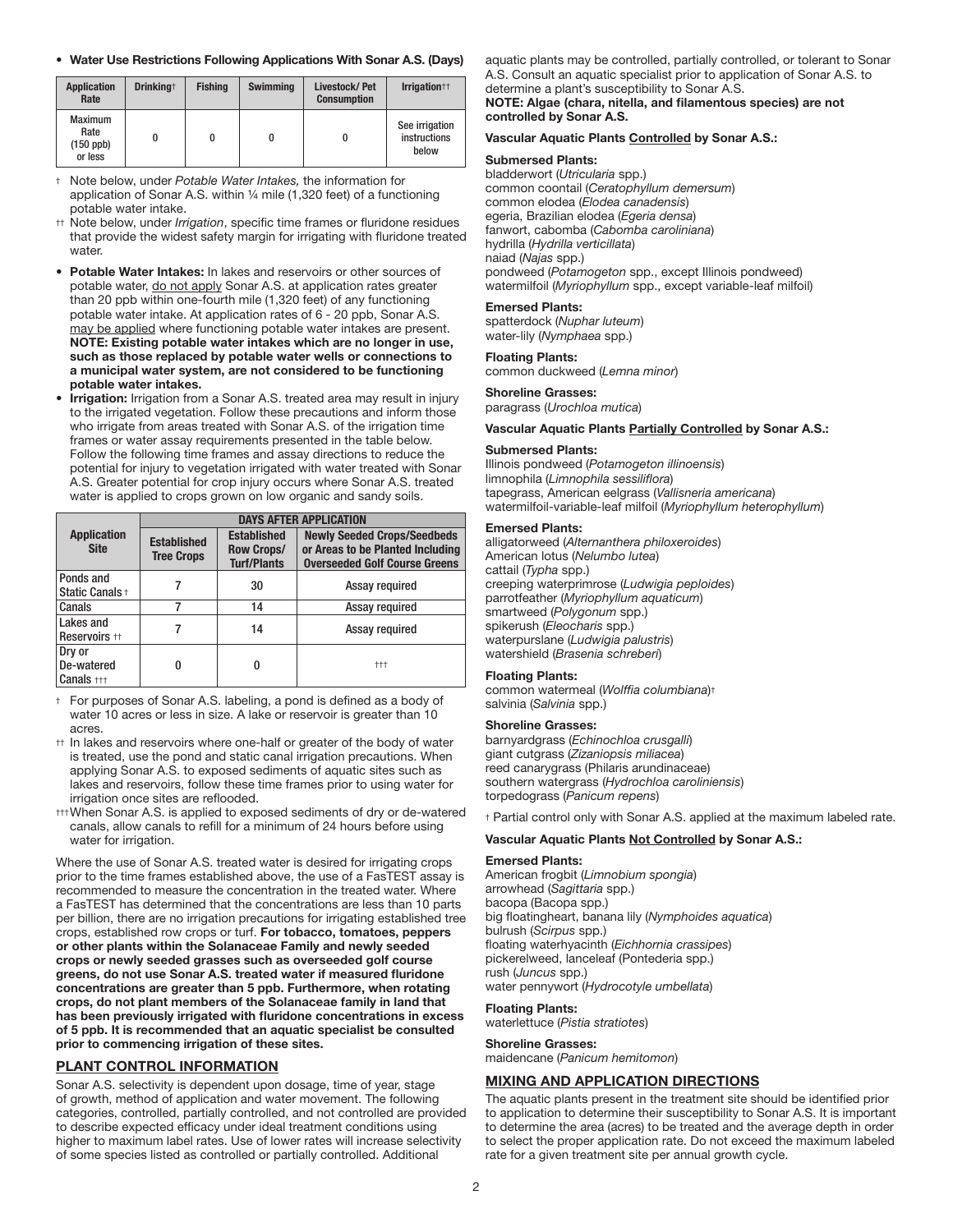Shake Sonar A.S. well before using. Add the specified amount of Sonar A.S. to water in the spray tank during the filling operation. Agitate while filling and during spraying. Surface or subsurface application of the spray can be made with conventional spray equipment. Sonar A.S. can also be applied near the surface of the hydrosoil using weighted trailing hoses. A spray volume of 5 to 100 gallons per acre may be used. Sonar A.S. may also be diluted with water and the concentrated mix metered into the pumping system.

#### Tank Mix Directions

Sonar A.S. may be tank mixed with other aquatic herbicides and algaecides to enhance efficacy and plant selectivity. Refer to the companion herbicide or algaecide label for use directions, precautions, and restrictions on use.

#### Application to Ponds

Sonar A.S. may be applied to the entire surface area of a pond. For single applications, rates may be selected to provide 45 to 90 ppb to the treated water. Use the higher rate within the rate range where there is a dense weed mass, when treating more difficult to control species, and for ponds less than 5 acres in size with an average depth less than 4 feet. Application rates necessary to obtain these concentrations are shown in the following table. For additional application rate calculations, refer to the *Application Rate Calculation—Ponds, Lakes and Reservoirs* section of this label. Split or multiple applications may be used where dilution of treated water is anticipated; however, the sum of all applications must not exceed a total of 90 ppb per annual growth cycle.

| <b>Average Water</b><br>Depth of<br><b>Treatment Site</b> |        | <b>Quarts of Sonar A.S.</b><br>per Treated Surface Acre<br>to Achieve | <b>Fluid Ounces of Sonar A.S.</b><br>per Treated Surface Acre<br>to Achieve |        |  |
|-----------------------------------------------------------|--------|-----------------------------------------------------------------------|-----------------------------------------------------------------------------|--------|--|
| (feet)                                                    | 45 ppb | 90 ppb                                                                | 45 ppb                                                                      | 90 ppb |  |
|                                                           | 0.12   | 0.24                                                                  | 3.8                                                                         | 7.7    |  |
| 2                                                         | 0.24   | 0.49                                                                  | 7.7                                                                         | 15.7   |  |
| 3                                                         | 0.37   | 0.73                                                                  | 11.8                                                                        | 23.4   |  |
| 4                                                         | 0.49   | 0.98                                                                  | 15.7                                                                        | 31.4   |  |
| 5                                                         | 0.61   | 1.22                                                                  | 19.5                                                                        | 39.0   |  |
| 6                                                         | 0.73   | 1.46                                                                  | 23.4                                                                        | 46.7   |  |
| 7                                                         | 0.85   | 1.70                                                                  | 27.2                                                                        | 54.4   |  |
| 8                                                         | 0.98   | 1.95                                                                  | 31.4                                                                        | 62.4   |  |
| 9                                                         | 1.10   | 2.19                                                                  | 35.2                                                                        | 70.1   |  |
| 10                                                        | 1.22   | 2.44                                                                  | 39.0                                                                        | 78.1   |  |

#### Application to Lakes and Reservoirs

The following treatments may be used for treating both whole lakes or reservoirs and partial areas of lakes or reservoirs (bays, etc.). For best results in treating partial lakes and reservoirs, Sonar A.S. treatment areas should be a minimum of 5 acres in size. Treatment of areas smaller than 5 acres or treatment of narrow strips such as boat lanes or shorelines may not produce satisfactory results due to dilution by untreated water. Rate ranges are provided as a guide to include a wide range of environmental factors, such as, target species, plant susceptibility, selectivity and other aquatic plant management objectives. Application rates and methods should be selected to meet the specific lake/reservoir aquatic plant management goals.

#### A. Whole Lake or Reservoir Treatments (Limited or No Water Discharge)

#### Single Application to Whole Lakes or Reservoirs

 Where single applications to whole lakes or reservoirs are desired, apply Sonar A.S. at an application rate of 10 to 90 ppb. Application rates necessary to obtain these concentrations in treated water are shown in the following table. For additional rate calculations, refer to the *Application Rate Calculation—Ponds, Lakes and Reservoirs* section of this label. Choose an application rate from the table below to meet the aquatic plant management objective. Where greater plant selectivity is desired such as when controlling Eurasian watermilfoil and curlyleaf pondweed, choose an application rate lower in the rate range. For other plant species, SePRO recommends contacting an aquatic specialist in determining when to choose application rates lower in the rate range to meet specific plant management goals. Use the higher rate within the rate range where there is a dense weed mass or when treating more difficult to control plant species. Retreatments may be required to control more difficult to control species or in the event of a heavy rainfall event where dilution of the treatment concentration has occurred. In these cases, a second application or more may be required; however, the sum of all applications cannot exceed 150 ppb per annual growth cycle. Refer to the section of this label entitled, *Split or Multiple Applications to Whole Lakes or Reservoirs*, for guidelines and maximum rate allowed.

| SINGLE APPLICATION OF SONAR A.S. |                                                                           |        |                                   |        |  |
|----------------------------------|---------------------------------------------------------------------------|--------|-----------------------------------|--------|--|
| <b>Average Water</b>             | <b>Quarts of Sonar A.S. per Treated</b><br><b>Surface Acre to Achieve</b> |        | <b>Fluid Ounces of Sonar A.S.</b> |        |  |
| Depth of                         |                                                                           |        | per Treated Surface Acre to       |        |  |
| <b>Treatment Site</b>            |                                                                           |        | <b>Achieve</b>                    |        |  |
| (feet)                           | 10 ppb                                                                    | 90 ppb | 10 ppb                            | 90 ppb |  |
| 1                                | 0.03                                                                      | 0.24   | 0.86                              | 7.78   |  |
| $\overline{2}$                   | 0.05                                                                      | 0.49   | 1.73                              | 15.55  |  |
| 3                                | 0.08                                                                      | 0.73   | 2.59                              | 23.33  |  |
| 4                                | 0.11                                                                      | 0.97   | 3.46                              | 31.10  |  |
| 5                                | 0.14                                                                      | 1.22   | 4.32                              | 38.88  |  |
| 6                                | 0.16                                                                      | 1.46   | 5.18                              | 46.66  |  |
| $\overline{7}$                   | 0.19                                                                      | 1.70   | 6.05                              | 54.43  |  |
| 8                                | 0.22                                                                      | 1.94   | 6.91                              | 62.21  |  |
| 9                                | 0.24                                                                      | 2.19   | 7.78                              | 69.98  |  |
| 10                               | 0.27                                                                      | 2.43   | 8.64                              | 77.76  |  |
| 11                               | 0.30                                                                      | 2.67   | 9.50                              | 85.54  |  |
| 12                               | 0.32                                                                      | 2.92   | 10.37                             | 93.31  |  |
| 13                               | 0.35                                                                      | 3.16   | 11.23                             | 101.1  |  |
| 14                               | 0.38                                                                      | 3.40   | 12.10                             | 108.9  |  |
| 15                               | 0.41                                                                      | 3.65   | 12.96                             | 116.6  |  |
| 16                               | 0.43                                                                      | 3.89   | 13.82                             | 124.4  |  |
| 17                               | 0.46                                                                      | 4.13   | 14.69                             | 132.2  |  |
| 18                               | 0.49                                                                      | 4.37   | 15.55                             | 140.0  |  |
| 19                               | 0.51                                                                      | 4.62   | 16.42                             | 147.7  |  |
| 20                               | 0.54                                                                      | 4.86   | 17.28                             | 155.5  |  |

Split or Multiple Applications to Whole Lakes or Reservoirs To meet certain plant management objectives, split or multiple applications may be desired in making whole lake treatments. Split or multiple application programs are desirable when the objective is to use the minimum effective dose and, through the use of a water analysis, e.g. a FasTEST, add additional Sonar A.S. to maintain this lower dose for the sufficient time to ensure efficacy and enhance selectivity. Water may be treated at an initial application of 4 to 50 ppb. Additional split applications should be conducted to maintain a sufficient concentration for a minimum of 45 days or longer. In controlling Eurasian watermilfoil and curlyleaf pondweed and where greater plant selectivity is desired, choose an application rate lower in the rate range. For other plant species, SePRO recommends contacting an aquatic specialist in determining when to choose application rates lower in the rate range to meet specific plant management goals. When utilizing split or multiple applications of Sonar A.S., the utilization of a FasTEST is strongly recommended to determine the actual concentration in the water over time. For split or multiple applications, the sum of all applications must not exceed 150 ppb per annual growth cycle.

Note: In treating lakes or reservoirs that contain functioning potable water intakes and the application requires treating within ¼ mile of a potable water intake, no single application can exceed 20 ppb. Additionally, the sum of all applications cannot exceed 150 ppb per annual growth cycle.

#### B.Partial Lake or Reservoir Treatments

 Where dilution of Sonar A.S. with untreated water is anticipated, such as in partial lake or reservoir treatments, split or multiple applications may be used to extend the contact time to the target plants. The application rate and use frequency of Sonar A.S. in a partial lake is highly dependent upon the treatment area. An application rate at the higher end of the specified rate range may be required and frequency of applications will vary depending upon the potential of untreated water diluting the Sonar A.S. concentration in the treatment area. Use a rate at the higher end of the rate range where greater dilution with untreated water is anticipated.

#### Treatment Areas Greater Than ¼ Mile from a Functioning Potable Water Intake

 For single applications, apply Sonar A.S. at application rates from 30 to 150 ppb. Split or multiple applications may be made; however, the sum of all applications cannot exceed 150 ppb per annual growth cycle. Split applications should be conducted to maintain a sufficient concentration in the target area for a period of 45 days or longer. The use of a FasTEST is recommended to maintain the desired concentration in the target area over time.

Treatment Areas within 1/4 Mile of a Functioning Potable Water Intake In treatment areas that are within ¼ mile of a potable water intake, no single application can exceed 20 ppb. When utilizing split or multiple applications of Sonar A.S. for sites which contain a potable water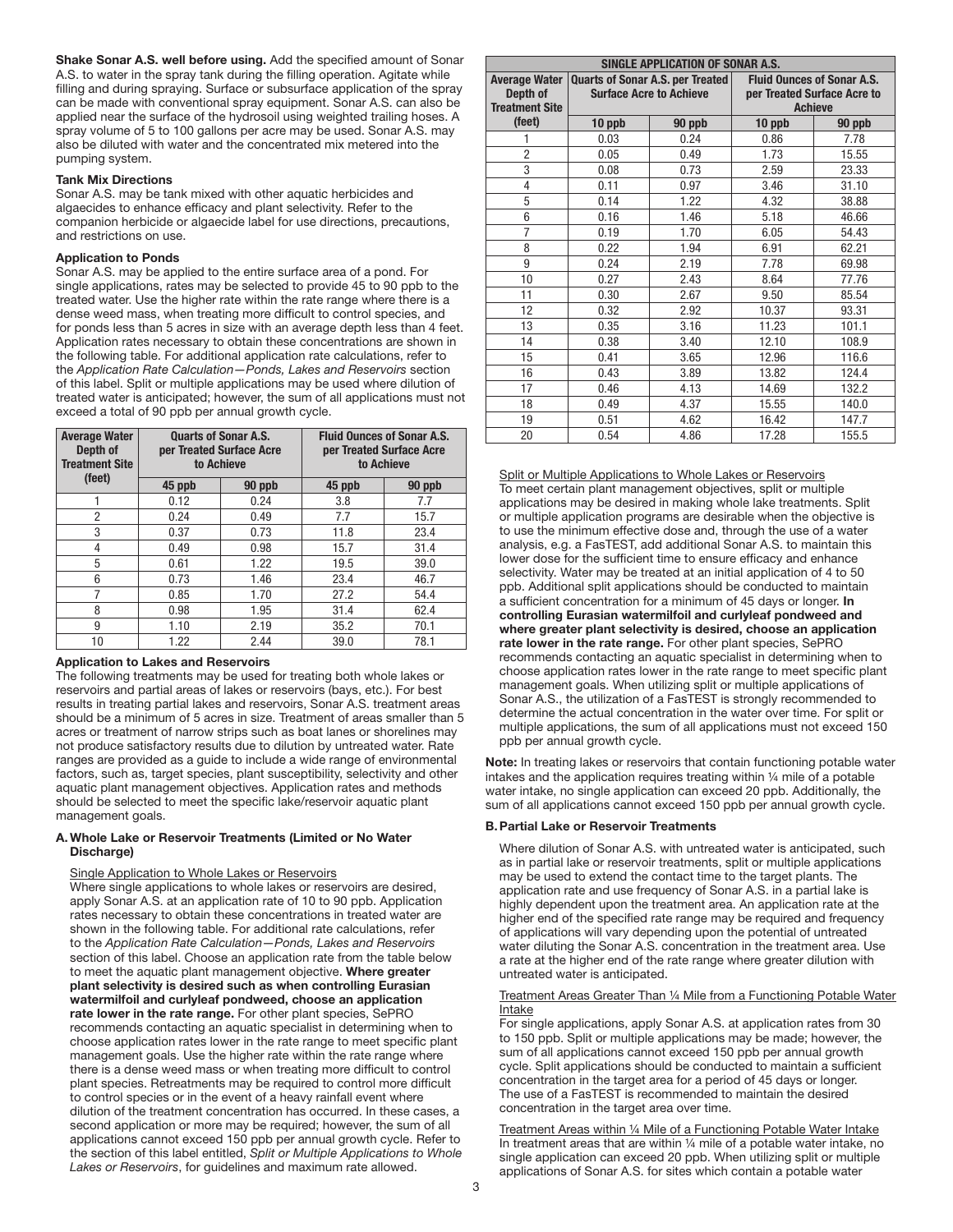intake, a FasTEST is required to determine the actual concentration in the water. Additionally, the sum of all applications cannot exceed 150 ppb per annual growth cycle.

#### Application Rate Calculation — Ponds, Lakes and Reservoirs

The amount of Sonar A.S. to be applied to provide the desired ppb concentration of active ingredient in treated water may be calculated as follows:

## Quarts of Sonar A.S. required per treated surface acre =

Average water depth of treatment site (feet) x Desired ppb concentration of active ingredient x 0.0027

For example, the quarts per acre of Sonar A.S. required to provide a concentration of 25 ppb of active ingredient in water with an average depth of 5 feet is calculated as follows:

 $5 \times 25 \times 0.0027 = 0.33$  quarts per treated surface acre

When measuring quantities of Sonar A.S., quarts may be converted to fluid ounces by multiplying quarts to be measured x 32. For example, 0.33 quarts  $x$  32 = 10.5 fluid ounces.

Note: Calculated rates may not exceed the maximum allowable rate in quarts per treated surface acre for the water depth listed in the application rate table for the site to be treated.

#### Application to Sediments of Dry or De-Watered Aquatic Sites

For application of Sonar A.S. to sediments of dry or de-watered aquatic sites, including exposed sediments of lakes or reservoirs, irrigation canals, non-irrigation canals and drainage canals, apply a maximum of 2 quarts of Sonar A.S. per surface acre per annual growth cycle. Apply Sonar A.S. evenly to the sediment surface, with a minimum spray solution of 30 to 100 gallons per surface acre. High levels of organic matter in treated sediments may reduce efficacy. Sonar A.S. may be applied with other aquatic herbicides labeled for this use. Please contact your SePRO Aquatic Specialist for further use recommendations.

#### Application to Drainage Canals and Irrigation Canals

#### Static Canals:

In static drainage and irrigation canals, apply Sonar A.S. at the rate of 30 to 150 ppb per treated surface acre. The maximum application rate or sum of all application rates cannot exceed 150 ppb per annual growth cycle.

#### Moving Water Canals:

The performance of Sonar A.S. will be enhanced by restricting or reducing water flow. In slow moving bodies of water use an application technique that maintains a concentration of 15 - 40 ppb in the target area for a minimum of 45 days. Sonar A.S. can be applied by split or multiple broadcast applications or by metering in the product to provide a uniform concentration of the herbicide based upon the flow pattern. The use of a FasTEST is recommended to maintain the desired concentration in the target area over time.

#### Static or Moving Water Canals Containing a Functioning Potable Water Intake

In treating a static or moving water canal which contains a functioning potable water intake, applications of Sonar A.S. greater than 20 ppb must be made more than ¼ mile from a functioning potable water intake. Applications less than 20 ppb may be applied within 1/4 mile from a functioning potable water intake; however, if applications of Sonar A.S. are made within ¼ mile of a functioning potable water intake, a FasTEST must utilized to demonstrate that concentrations do not exceed 150 ppb at the functioning potable water intake.

#### Application Rate Calculation – Moving Water Drainage and Irrigation Canals

The amount of Sonar A.S. to be applied through a metering system to provide the desired ppb concentration of active ingredient in treated water may be calculated as follows:

1. Average flow rate (feet per second) x average canal width (ft.) x

- average canal depth (ft.)  $x 0.9 = CFS$  (cubic feet per second).
- 2. CFS  $x$  1.98 = acre feet per day (water movement)
- 3. Acre feet per day  $x$  desired ppb  $x$  0.0027 = Quarts of Sonar A.S. required per day

## STORAGE AND DISPOSAL

Do not contaminate water, food, or feed by storage or disposal. Pesticide Storage: Store in original container only. Do not store near feed or foodstuffs. In case of leak or spill, use absorbent materials to contain liquids and dispose as waste.

Pesticide Disposal: Wastes resulting from use of this product may be used according to label directions or disposed of at an approved waste disposal facility.

#### Container Handling

Nonrefillable Container. DO NOT reuse or refill this container. Triple rinse or pressure rinse container (or equivalent) promptly after emptying; then offer for recycling, if available, or reconditioning, if appropriate, or puncture and dispose of in a sanitary landfill, or by incineration, or by other procedures approved by state and local authorities.

Triple rinse containers small enough to shake (capacity  $\leq 5$ ) gallons) as follows: Empty the remaining contents into application equipment or a mix tank and drain for 10 seconds after the flow begins to drip. Fill the container ¼ full with water and recap. Shake for 10 seconds. Pour rinsate into application equipment or a mix tank, or store rinsate for later use or disposal. Drain for 10 seconds after the flow begins to drip. Repeat this procedure two more times. Pressure rinse as follows: Empty the remaining contents into application equipment or mix tank and continue to drain for 10 seconds after the flow begins to drip. Hold container upside down over application equipment or mix tank, or collect rinsate for later use or disposal. Insert pressure rinsing nozzle in the side of the container and rinse at about 40 PSI for at least 30 seconds. Drain for 10 seconds after the flow begins to drip.

#### TERMS AND CONDITIONS OF USE

If terms of the following *Warranty Disclaimer, Inherent Risks of Use* and *Limitation of Remedies* are not acceptable, return unopened package at once to the seller for a full refund of purchase price paid. Otherwise, to the extent consistent with applicable law, use by the buyer or any other user constitutes acceptance of the terms under *Warranty Disclaimer, Inherent Risks of Use,* and *Limitation of Remedies.*

#### WARRANTY DISCLAIMER

SePRO Corporation warrants that the product conforms to the chemical description on the label and is reasonably fit for the purposes stated on the label when used in strict accordance with the directions, subject to the inherent risks set forth below. TO THE EXTENT CONSISTENT WITH APPLICABLE LAW, SEPRO CORPORATION MAKES NO OTHER EXPRESS OR IMPLIED WARRANTY OF MERCHANTABILITY OR FITNESS FOR A PARTICULAR PURPOSE OR ANY OTHER EXPRESS OR IMPLIED WARRANTY.

#### INHERENT RISKS OF USE

It is impossible to eliminate all risks associated with use of this product. Plant injury, lack of performance, or other unintended consequences may result because of such factors as use of the product contrary to label instructions (including conditions noted on the label such as unfavorable temperatures, soil conditions, etc.), abnormal conditions (such as excessive rainfall, drought, tornadoes, hurricanes), presence of other materials, the manner of application, or other factors, all of which are beyond the control of SePRO Corporation or the seller. To the extent consistent with applicable law, all such risks shall be assumed by buyer.

### LIMITATION OF REMEDIES

To the extent consistent with applicable law, the exclusive remedy for losses or damages resulting from this product (including claims based on contract, negligence, strict liability, or other legal theories) shall be limited to, at SePRO Corporation's election, one of the following:

(1) Refund of purchase price paid by buyer or user for product bought, or (2) Replacement of amount of product used.

To the extent consistent with applicable law, SePRO Corporation shall not be liable for losses or damages resulting from handling or use of this product unless SePRO Corporation is promptly notified of such losses or damages in writing. In no case shall SePRO Corporation be liable for consequential or incidental damages or losses.

The terms of the *Warranty Disclaimer, Inherent Risks of Use* and this *Limitation of Remedies* cannot be varied by any written or verbal statements or agreements. No employee or sales agent of SePRO Corporation or the seller is authorized to vary or exceed the terms of the *Warranty Disclaimer* or this *Limitation of Remedies* in any manner.

©Copyright 2017 SePRO Corporation